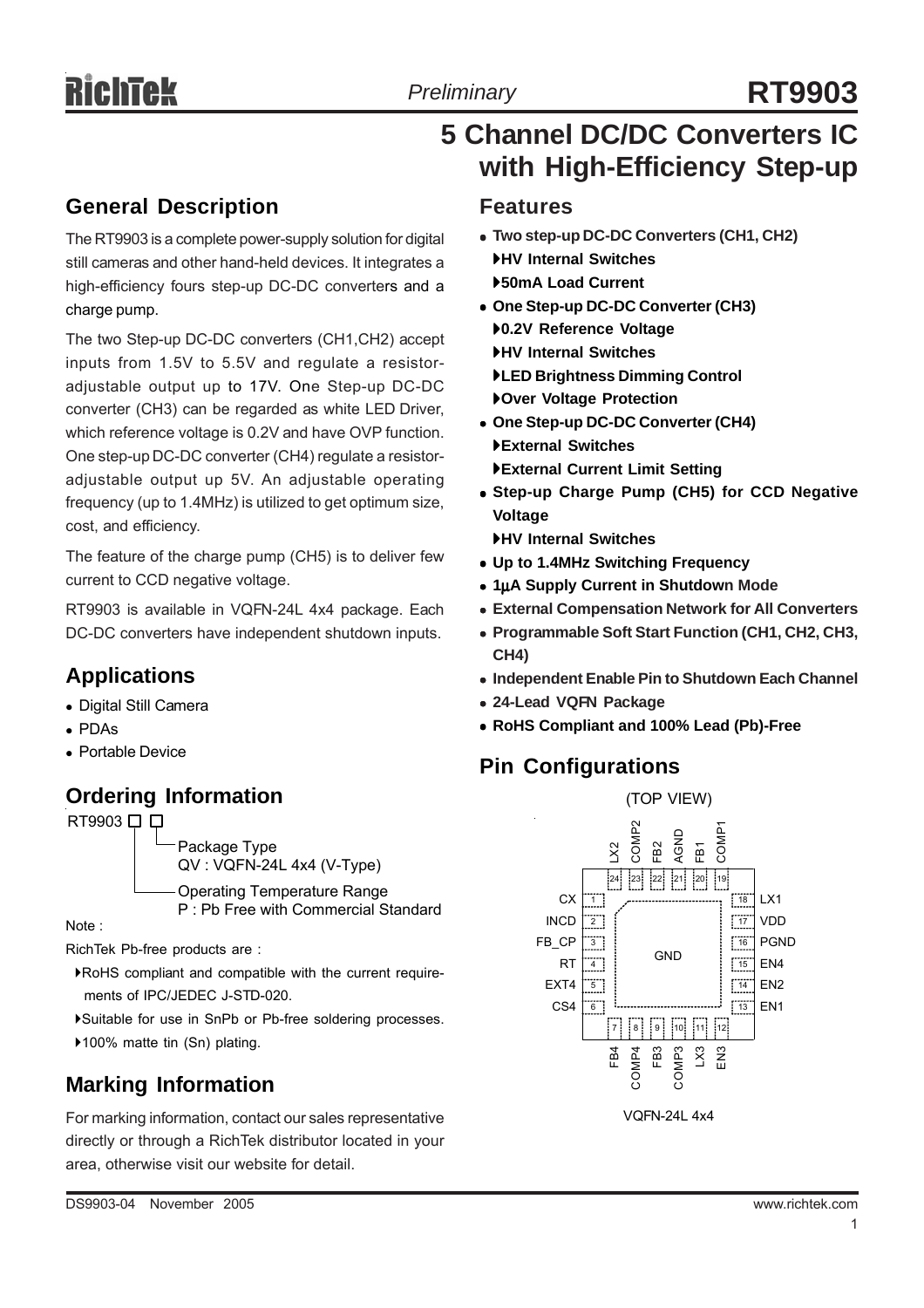## **Typical Application Circuit**

#### **2-AA Battery 1.8V to 3.2V**

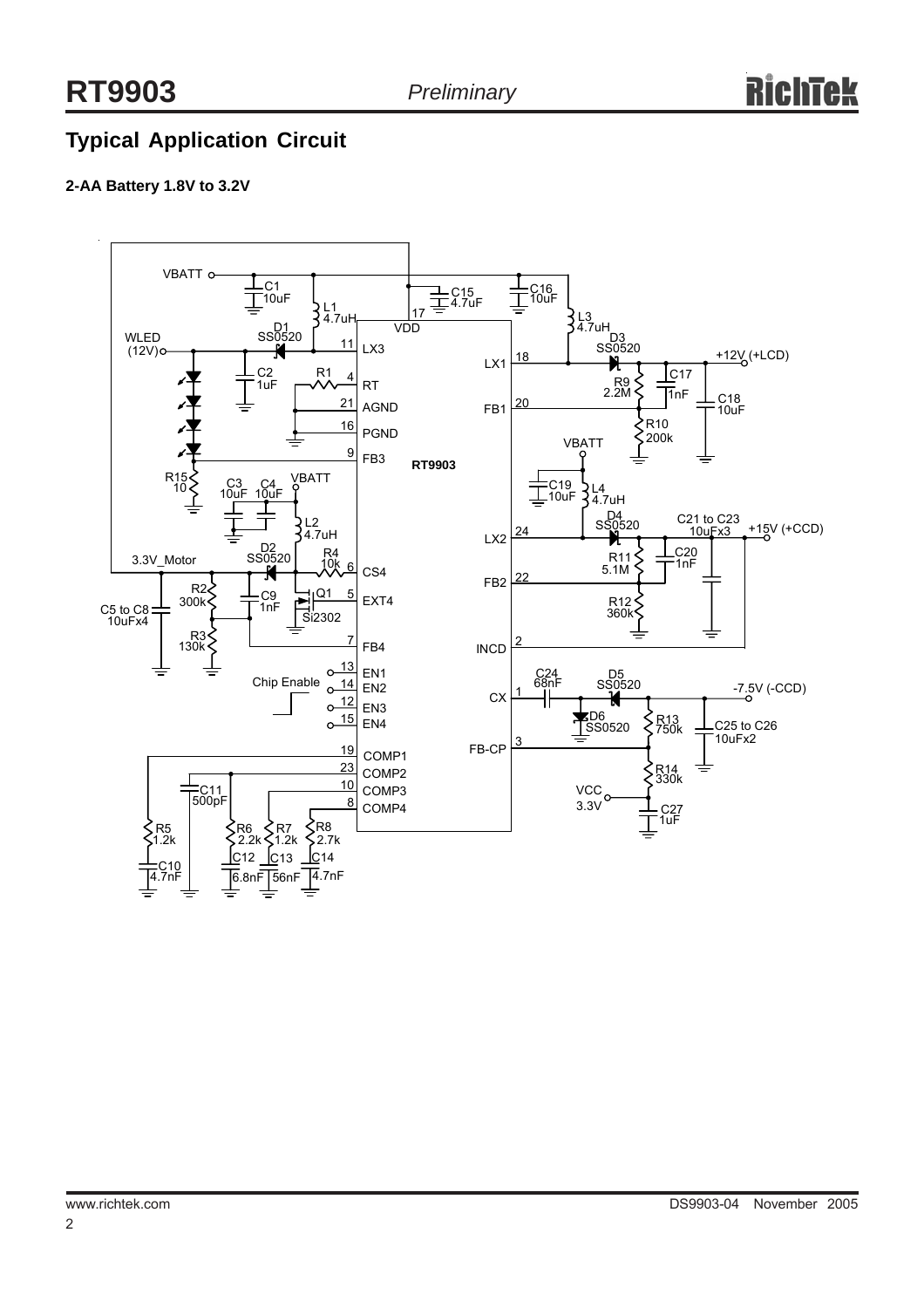

### **Function Block Diagram**

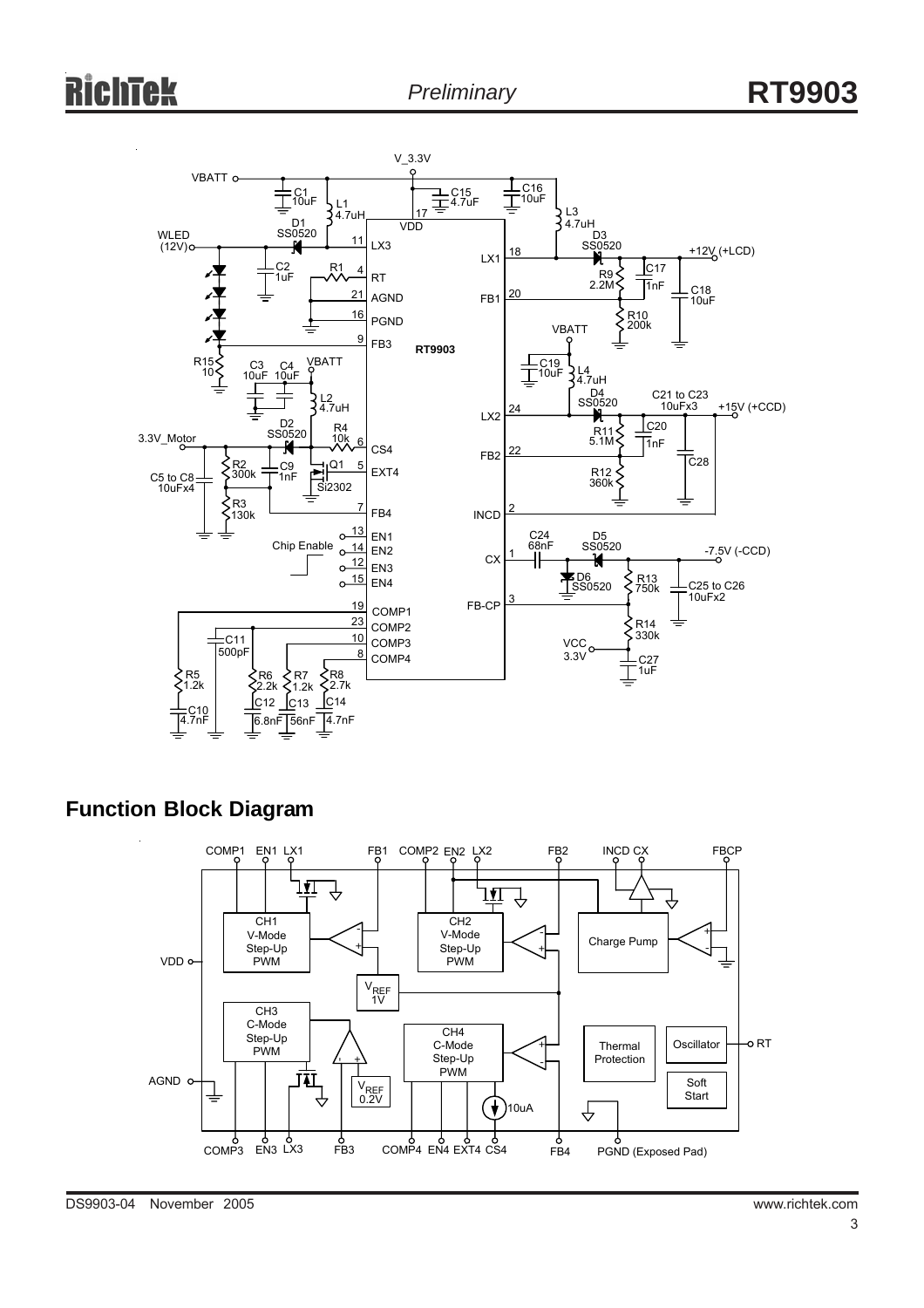## **Functional Pin Description**

| Pin Number              | Pin Name          | <b>Pin Function</b>                                               |
|-------------------------|-------------------|-------------------------------------------------------------------|
| 1                       | <b>CX</b>         | Charge Pump External Driver Pin                                   |
| $\overline{2}$          | <b>INCD</b>       | Charge Pump Input Pin                                             |
| 3                       | FB CP             | Charge Pump Feedback Pin                                          |
| $\overline{\mathbf{4}}$ | <b>RT</b>         | Frequency Setting Resistor Connection Pin                         |
| 5                       | EXT4              | CH4 External Power Switch                                         |
| 6                       | CS <sub>4</sub>   | CH4 Current Sense Input Pin                                       |
| $\overline{7}$          | FB4               | CH4 Feedback Input                                                |
| 8                       | COMP4             | CH4 Feedback Compensation Pin                                     |
| 9                       | FB <sub>3</sub>   | CH3 Feedback Input                                                |
| 10                      | COMP3             | CH3 Feedback Compensation Pin                                     |
| 11                      | LX3               | CH3 Switch Node                                                   |
| 12                      | EN <sub>3</sub>   | CH3 Enable Input Pin                                              |
| 13                      | EN <sub>1</sub>   | CH1 Enable Input Pin                                              |
| 14                      | EN <sub>2</sub>   | CH2 Enable Input Pin                                              |
| 15                      | EN <sub>4</sub>   | CH4 Enable Input Pin                                              |
| 16                      | <b>PGND</b>       | Power Ground                                                      |
| 17                      | <b>VDD</b>        | Power Input Pin                                                   |
| 18                      | LX1               | CH1 Switch Node                                                   |
| 19                      | COMP1             | CH1 Feedback Compensation Pin                                     |
| 20                      | FB <sub>1</sub>   | CH1 Feedback Input                                                |
| 21                      | <b>AGND</b>       | Analog Ground                                                     |
| 22                      | FB <sub>2</sub>   | CH2 Feedback Input                                                |
| 23                      | COMP <sub>2</sub> | CH2 Feedback Compensation Pin                                     |
| 24                      | LX <sub>2</sub>   | CH2 Switch Node                                                   |
| Exposed Pad GND         |                   | Exposed pad should be soldered to PCB board and connected to GND. |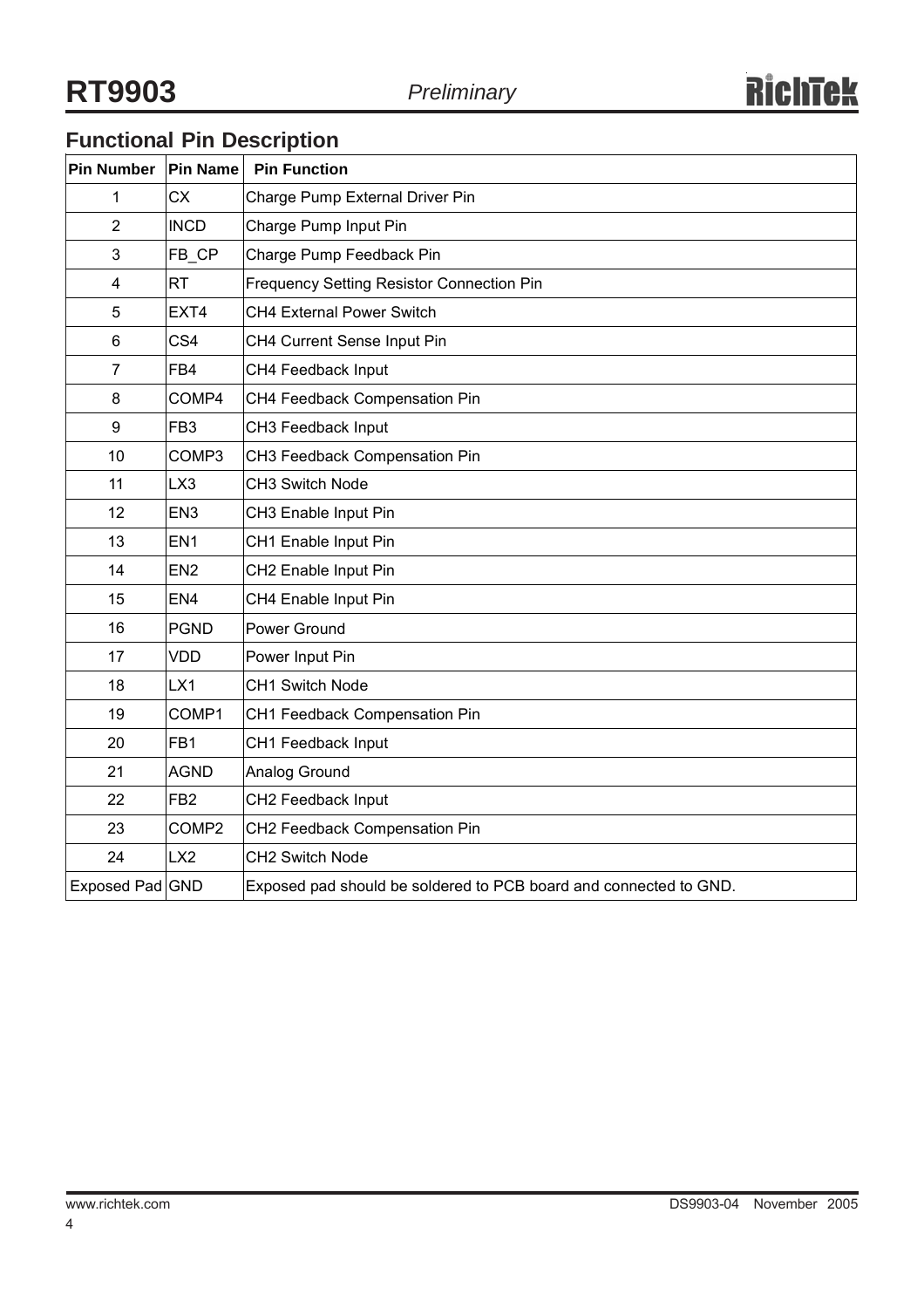## **Absolute Maximum Ratings** (Note 1)

| • Power Dissipation, $P_D @ T_A = 25^{\circ}C$ |  |
|------------------------------------------------|--|
|                                                |  |
| • Package Thermal Resistance (Note 3)          |  |
|                                                |  |
|                                                |  |
|                                                |  |
|                                                |  |
|                                                |  |

## **Recommended Operating Conditions** (Note 2)

## **Electrical Characteristics**

( $V_{DD}$  =3.3V, T<sub>A</sub> = 25°C, unless otherwise specification)

| <b>Parameter</b>                                    | Symbol                  | <b>Test Condition</b>                                                                                                   | Min | <b>Typ</b>     | Max | <b>Units</b> |
|-----------------------------------------------------|-------------------------|-------------------------------------------------------------------------------------------------------------------------|-----|----------------|-----|--------------|
| <b>Supply Voltage</b>                               |                         |                                                                                                                         |     |                |     |              |
| <b>VDD Operating Voltage</b>                        | <b>V</b> <sub>VDD</sub> | <b>VDD Pin Voltage</b>                                                                                                  | 2.4 | $\overline{a}$ | 5.5 | $\vee$       |
| VDD Start-up Voltage                                |                         | <b>VDD Pin Voltage</b>                                                                                                  | 1.5 |                |     | $\vee$       |
| <b>VDD Over Voltage Protection</b>                  | $V_{DD(OVP)}$           | VDD Pin Voltage                                                                                                         | 6   |                |     | V            |
| <b>Supply Current</b>                               |                         |                                                                                                                         |     |                |     |              |
| Shutdown Supply Current                             | $I_{\text{OFF}}$        | $V_{DD}$ = 3.6V, $V_{EN1}$ to 4 = 0V                                                                                    |     | 0.01           | 1   | μA           |
| CH1 DC/DC Converter Supply<br>Current               | I <sub>VDD1</sub>       | $VVDD = 3.6V$<br>$V_{FB1} = V_{REF} + 0.15V$<br>$V_{EN1}$ = 3.3V, $V_{EN2}$ = 0V,<br>$V_{EN3}$ = 0V, $V_{EN4}$ = 0V     |     | 200            | 250 | μA           |
| CH2 DC/DC Converter & Charge<br>Pump Supply Current | I <sub>VDD2</sub>       | $VVDD = 3.6V,$<br>$V_{FB2} = V_{RFF} + 0.15V$<br>$V_{EN1} = 0V$ , $V_{EN2} = 3.3V$ ,<br>$V_{EN3} = 0V$ , $V_{EN4} = 0V$ |     | 210            | 260 | μA           |
| CH3 DC/DC Converter Supply<br>Current               | I <sub>VDD3</sub>       | $VVDD = 3.6V$ ,<br>$V_{FB3} = V_{REF} + 0.15V$<br>$V_{EN1} = 0V$ , $V_{EN2} = 0V$ ,<br>$V_{EN3}$ = 3.3V, $V_{EN4}$ = 0V |     | 250            | 300 | μA           |
| CH4 DC/DC Converter Supply<br>Current               | I <sub>VDD4</sub>       | $VVDD = 3.6V,$<br>$V_{FB4} = V_{REF} + 0.15V$<br>$V_{EN1} = 0V$ , $V_{EN2} = 0V$ ,<br>$V_{EN3} = 0V$ , $V_{EN4} = 3.3V$ |     | 200            | 250 | μA           |

*To be continued*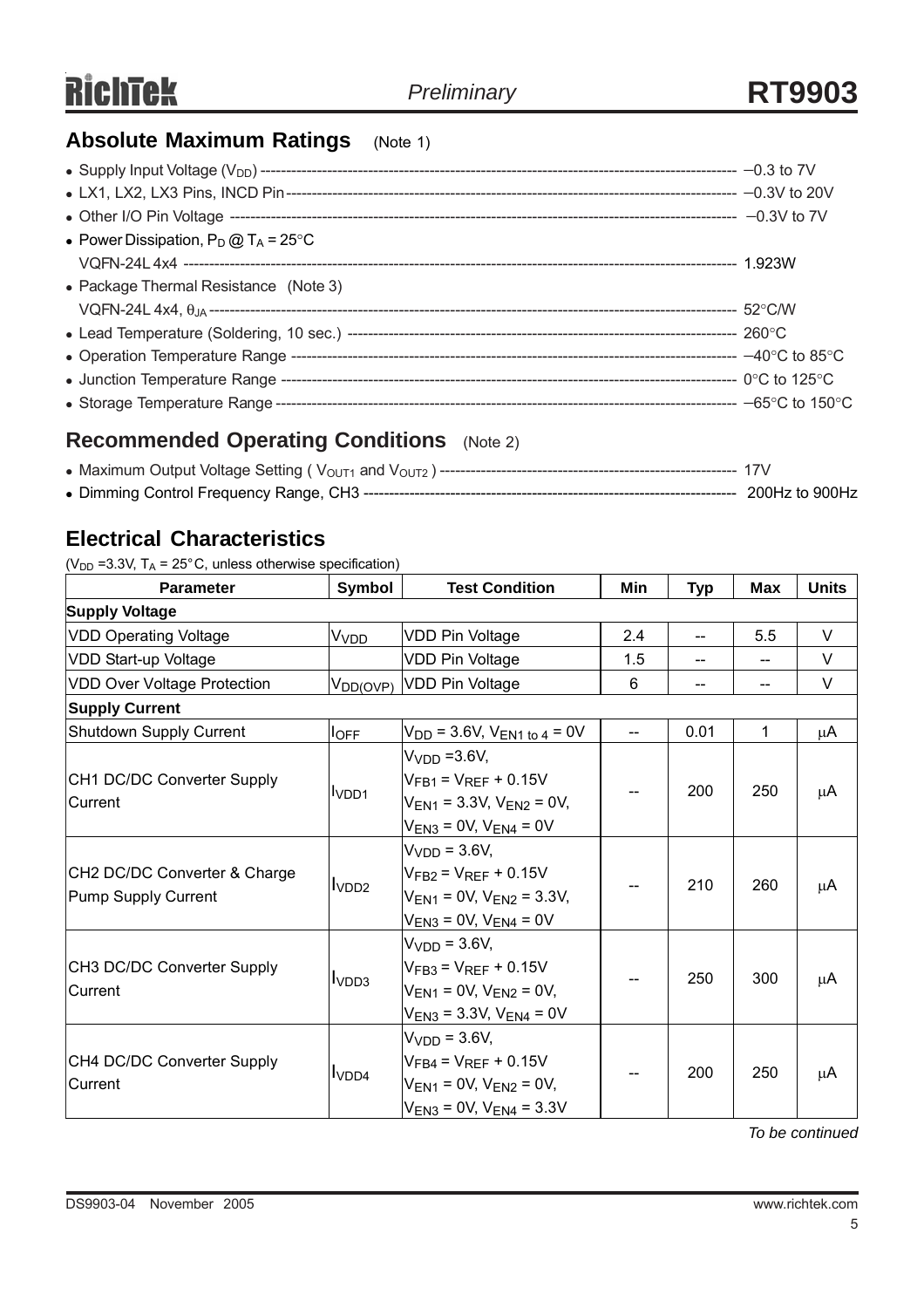**RT9903** *Preliminary*

| <b>Parameter</b>                              | Symbol                            | <b>Test Condition</b>                   | Min                       | <b>Typ</b>                | Max                      | <b>Units</b> |  |
|-----------------------------------------------|-----------------------------------|-----------------------------------------|---------------------------|---------------------------|--------------------------|--------------|--|
| <b>Oscillator</b>                             |                                   |                                         |                           |                           |                          |              |  |
| <b>Free Running Frequency</b>                 | Fosc                              | $RT = Open$                             | 400                       | 500                       | 600                      | kHz          |  |
| CH1, CH2, CH3 Maximum Duty Cycle              | $D_{MAX1,2,3}$                    |                                         | 93                        | 95                        |                          | $\%$         |  |
| CH4 Maximum Duty Cycle                        | $D_{MAX4}$                        |                                         | 75                        | 80                        | 85                       | $\%$         |  |
| Reference Voltage (CH1, CH2, CH3, CH4, CH5)   |                                   |                                         |                           |                           |                          |              |  |
| Feedback Reference Voltage                    | V <sub>FB<sub>1</sub>, 2, 4</sub> | CH1, CH2, CH4                           | 0.98                      | 1                         | 1.02                     | V            |  |
| Feedback Reference Voltage                    | V <sub>FB3</sub>                  | CH <sub>3</sub>                         | 0.18                      | 0.2                       | 0.22                     | $\vee$       |  |
| Feedback Voltage (Charge Pump)                | VFBCP                             | CH <sub>5</sub>                         | $-0.02$                   | $\mathbf{0}$              | 0.02                     | V            |  |
| <b>Error Amplifier</b>                        |                                   |                                         |                           |                           |                          |              |  |
| <b>GM</b>                                     |                                   | $FB1 = COMP$                            | --                        | 200                       | --                       | μS           |  |
| <b>Compensation Source Current</b>            |                                   |                                         | --                        | 22                        | --                       | μA           |  |
| <b>Compensation Sink Current</b>              |                                   |                                         | $\overline{\phantom{a}}$  | 22                        | $\overline{\phantom{a}}$ | μA           |  |
| <b>Power Switch</b>                           |                                   |                                         |                           |                           |                          |              |  |
| CH1 On Resistance of MOSFET                   | $R_{DS1(ON)}$                     | $N$ -MOSFET, $V_{DD}$ = 3.3V            | $\overline{\phantom{a}}$  | 0.6                       | $\overline{\phantom{m}}$ | $\Omega$     |  |
| <b>CH1 Current Limitation</b>                 |                                   |                                         | 0.7                       |                           |                          | A            |  |
| CH2 On Resistance of MOSFET                   |                                   | $R_{DS2(ON)}$ N-MOSFET, $V_{DD} = 3.3V$ | $-$                       | 0.6                       |                          | $\Omega$     |  |
| <b>CH2 Current Limitation</b>                 |                                   |                                         | 0.7                       | $\mathbb{L}^{\mathbb{L}}$ | $\overline{\phantom{a}}$ | A            |  |
| CH3 On Resistance of MOSFET                   | $R_{DS3(ON)}$                     | $N-MOSFET, VDD = 3.3V$                  | <u></u>                   | 0.6                       | --                       | $\Omega$     |  |
| <b>CH3 Current Limitation</b>                 |                                   |                                         | 0.7                       | --                        |                          | A            |  |
| Charge Pump On Resistance of N-MOSFET         |                                   |                                         | 15                        | 20                        | 25                       | $\Omega$     |  |
| Charge Pump On Resistance of P-MOSFET         |                                   |                                         | 15                        | 20                        | 25                       | $\Omega$     |  |
| CH4 Over Current Threshold Voltage            |                                   |                                         | 0.3                       | 0.4                       | 0.5                      | $\vee$       |  |
| CH4 On Resistance of N-MOSFET                 |                                   |                                         | $\ensuremath{\mathsf{3}}$ | $6\phantom{1}$            | 9                        | $\Omega$     |  |
| CH4 On Resistance of P-MOSFET                 |                                   |                                         | $\overline{a}$            | 20                        | --                       | $\Omega$     |  |
| <b>Control</b>                                |                                   |                                         |                           |                           |                          |              |  |
| EN1, EN2, EN3, EN4 Input High Level Threshold |                                   | $VVDDM = 3.3V$                          | $\overline{a}$            | 0.8                       | 1.3                      | V            |  |
| EN1, EN2, EN3, EN4 Input Low Level Threshold  |                                   | $VVDDM = 3.3V$                          | 0.4                       | 0.8                       | $\overline{\phantom{a}}$ | V            |  |
| <b>External Current Setting (CH4)</b>         |                                   |                                         |                           |                           |                          |              |  |
| <b>CS4 Sourcing Current</b>                   | lcs4                              |                                         | 8                         | 10                        | 12                       | μA           |  |
| <b>Thermal Protection</b>                     |                                   |                                         |                           |                           |                          |              |  |
| <b>Thermal Shutdown</b>                       | $T_{SD}$                          |                                         | $\overline{\phantom{a}}$  | 180                       | $\overline{a}$           | $\circ$ C    |  |

**Note 1.** Stresses listed as the above "Absolute Maximum Ratings" may cause permanent damage to the device. These are for stress ratings. Functional operation of the device at these or any other conditions beyond those indicated in the operational sections of the specifications is not implied. Exposure to absolute maximum rating conditions for extended periods may remain possibility to affect device reliability.

**Note 2.** The device is not guaranteed to function outside its operating conditions.

**Note 3.**  $\theta_{JA}$  is measured in the natural convection at  $T_A = 25^\circ \text{C}$  on a low effective thermal conductivity test board of JEDEC 51-3 thermal measurement standard.

**Note 4.** Pull low EN1, EN2 and EN4 when they are not enabled. EN3 pin is automatically pulled low when not enabled.

6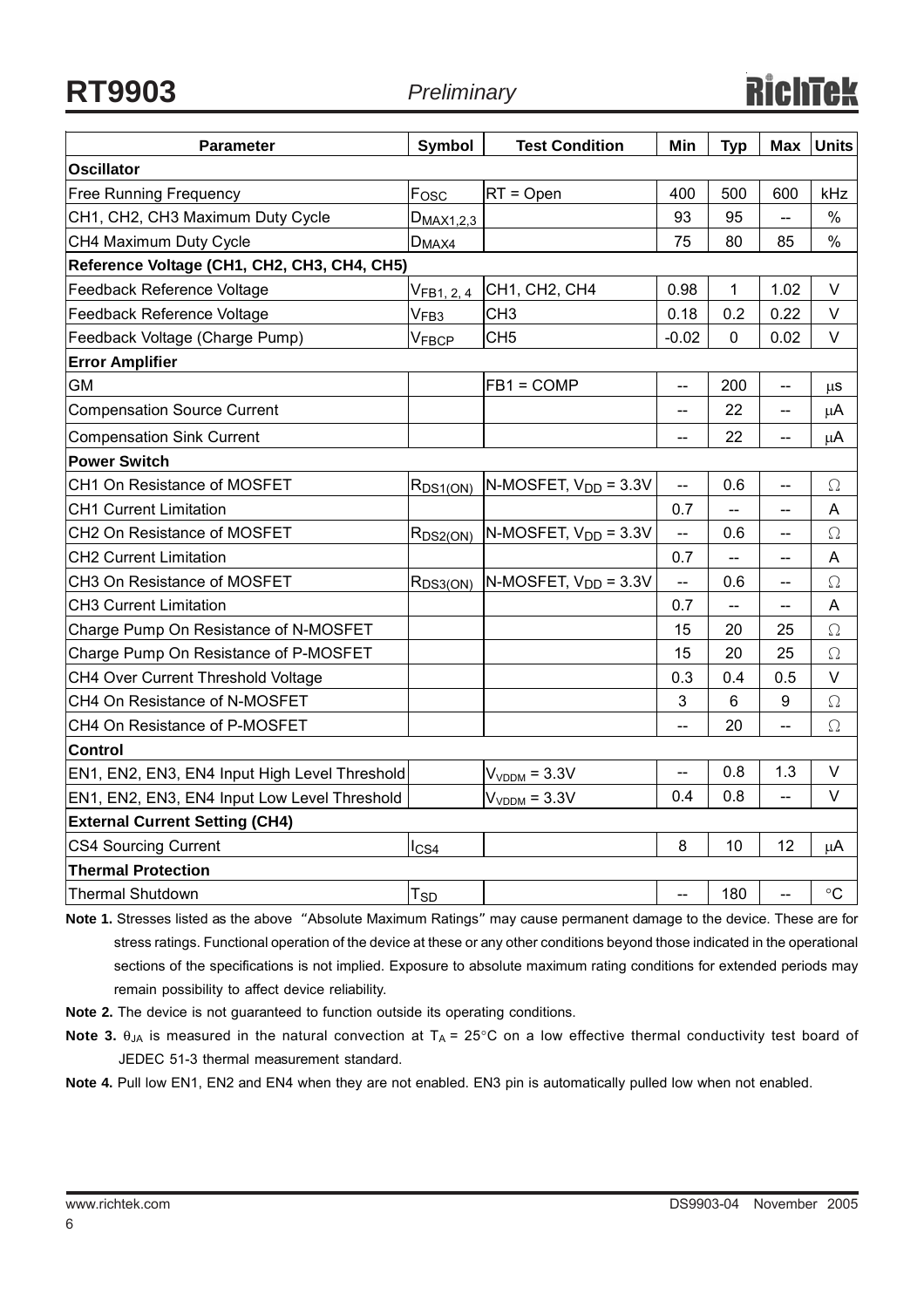## **Typical Operating Characteristics**







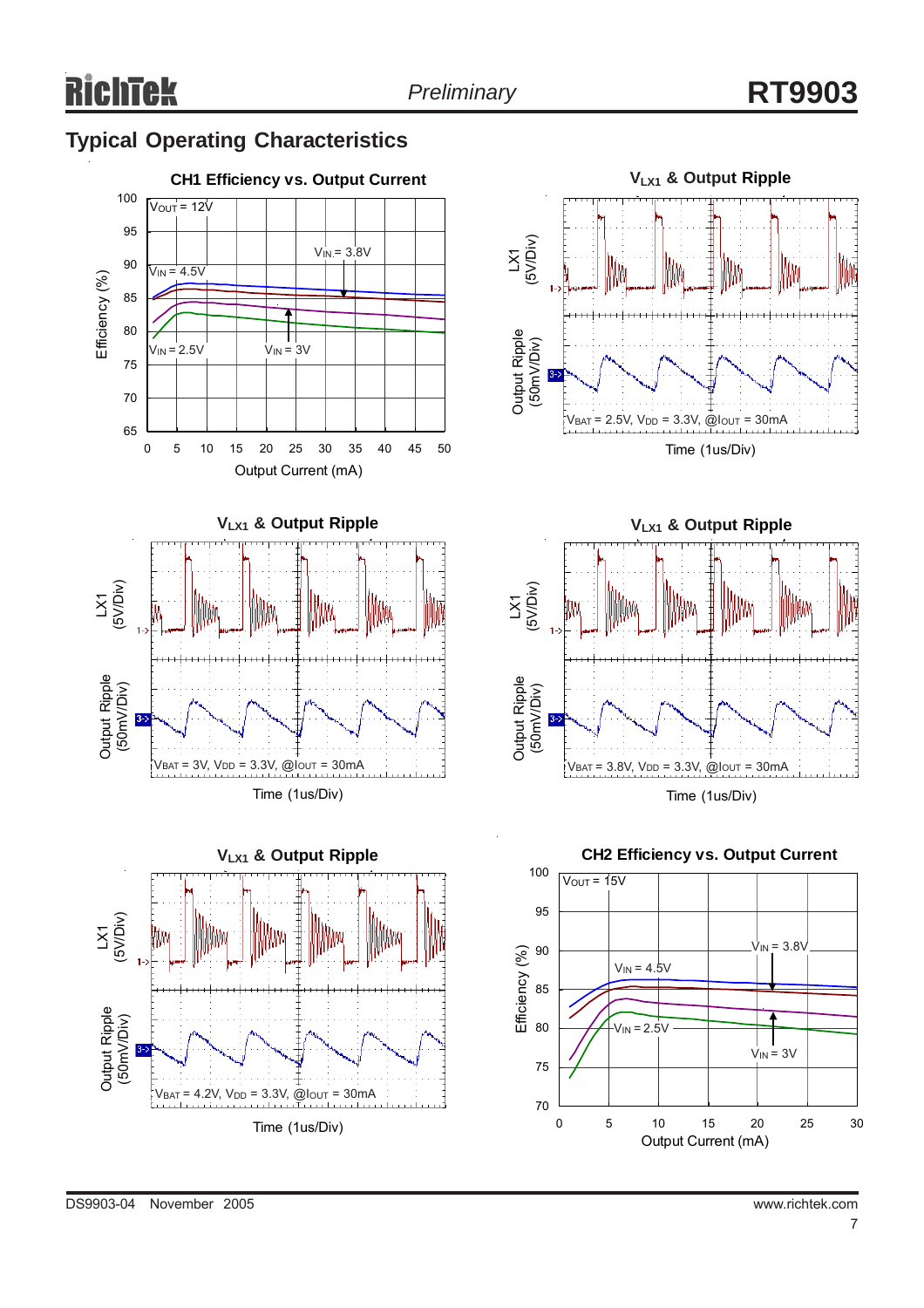# Rich





Time (1us/Div)









8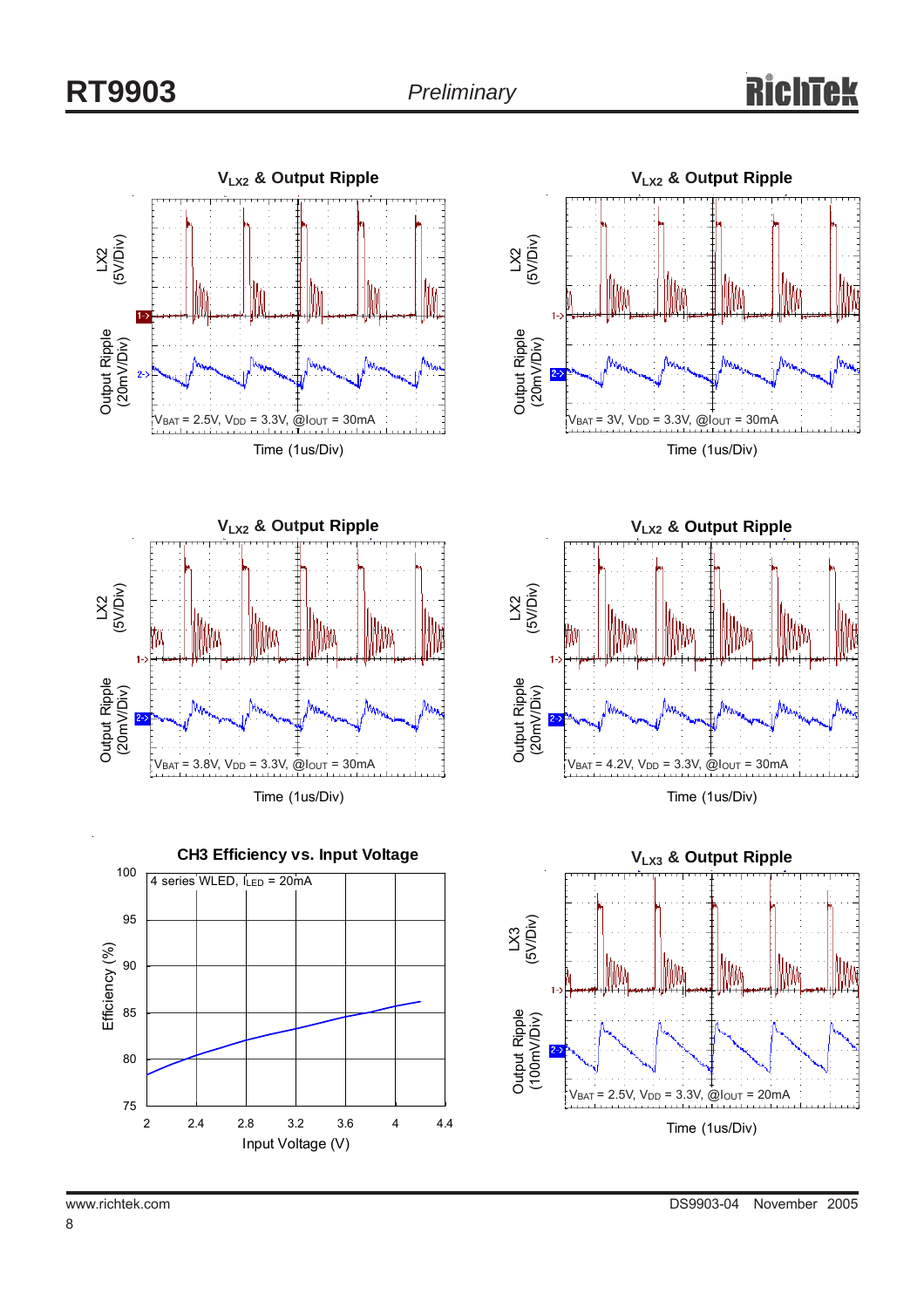







**CH4 Efficiency vs. Output Current**



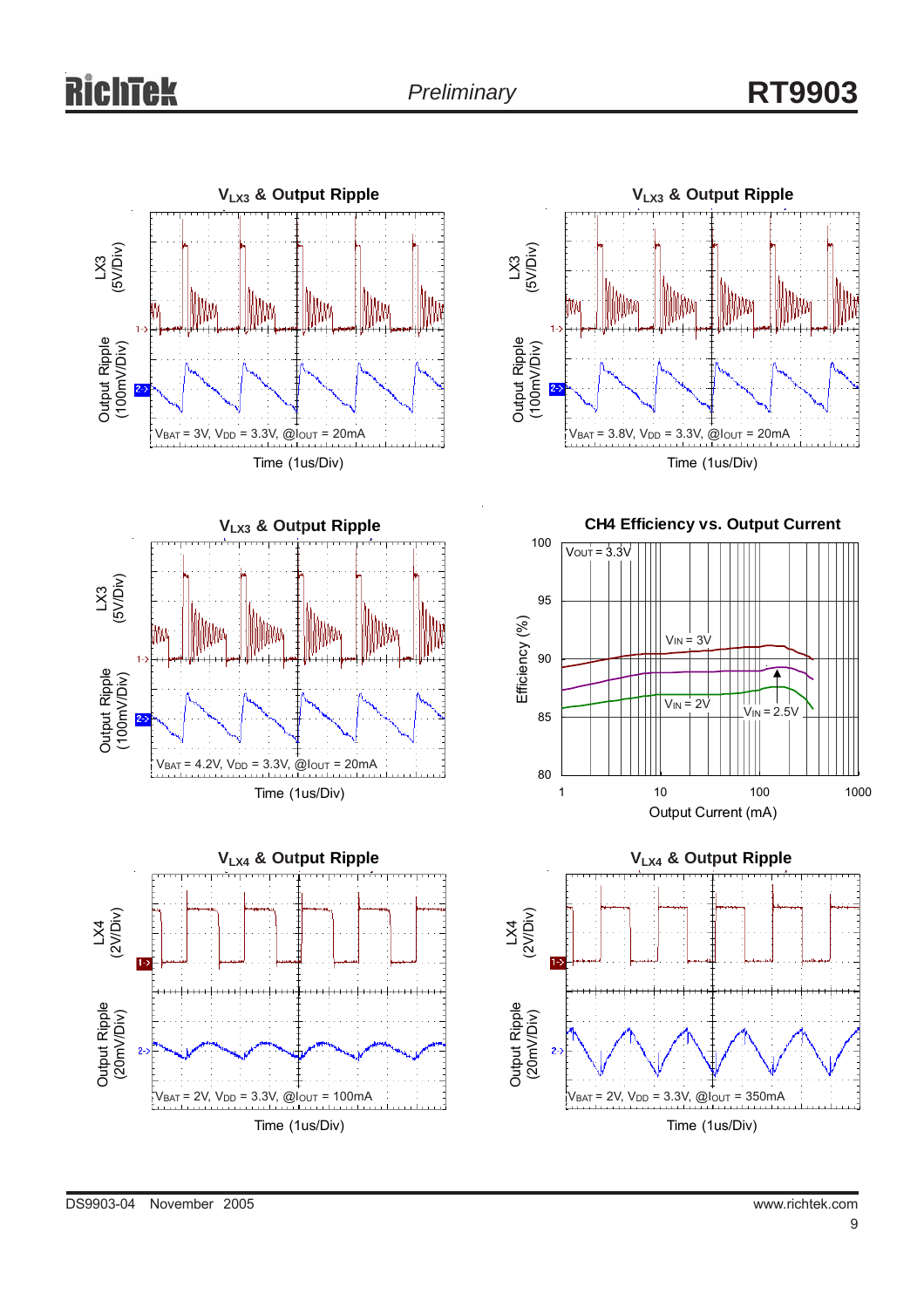

Time (1ms/Div)





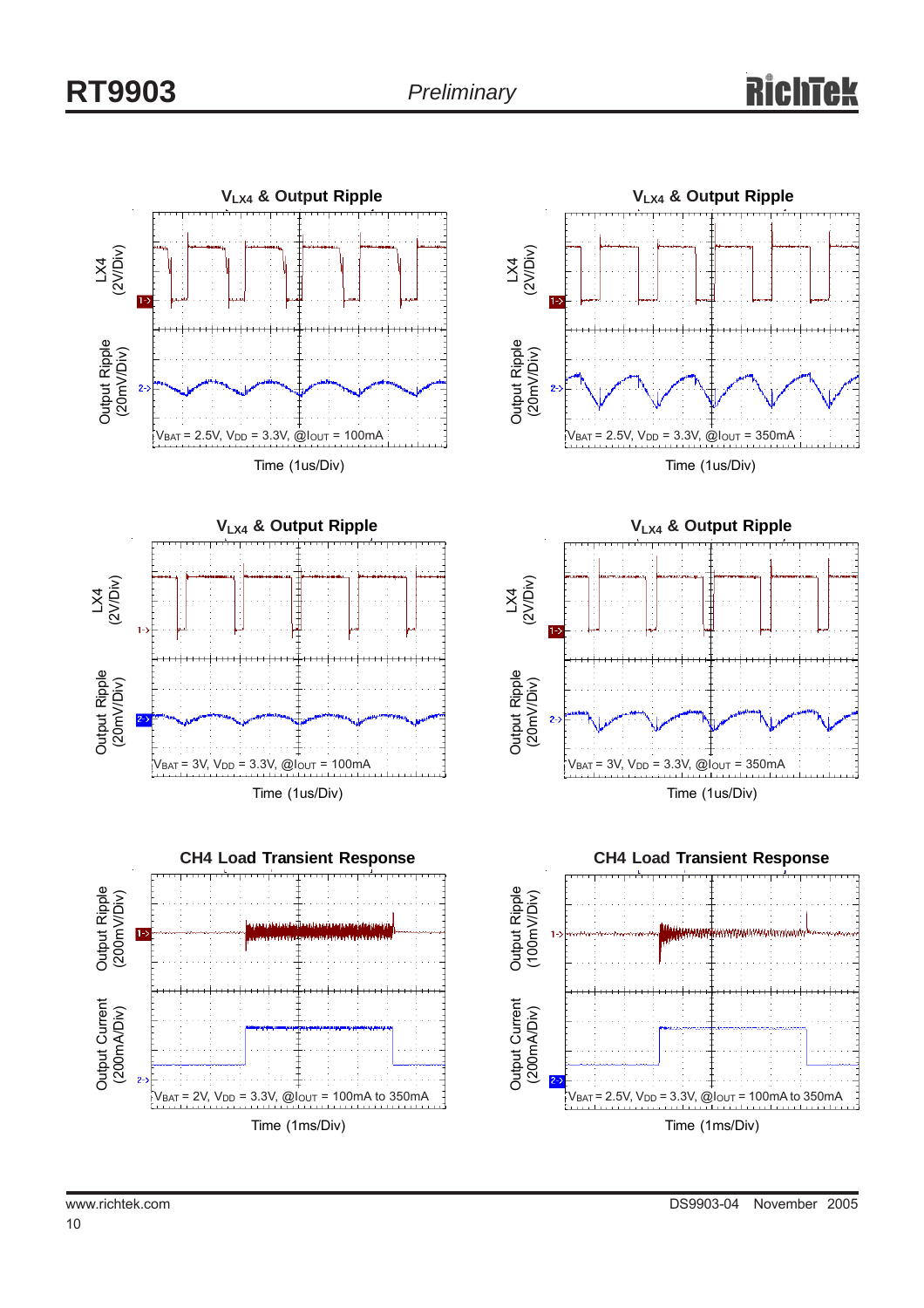









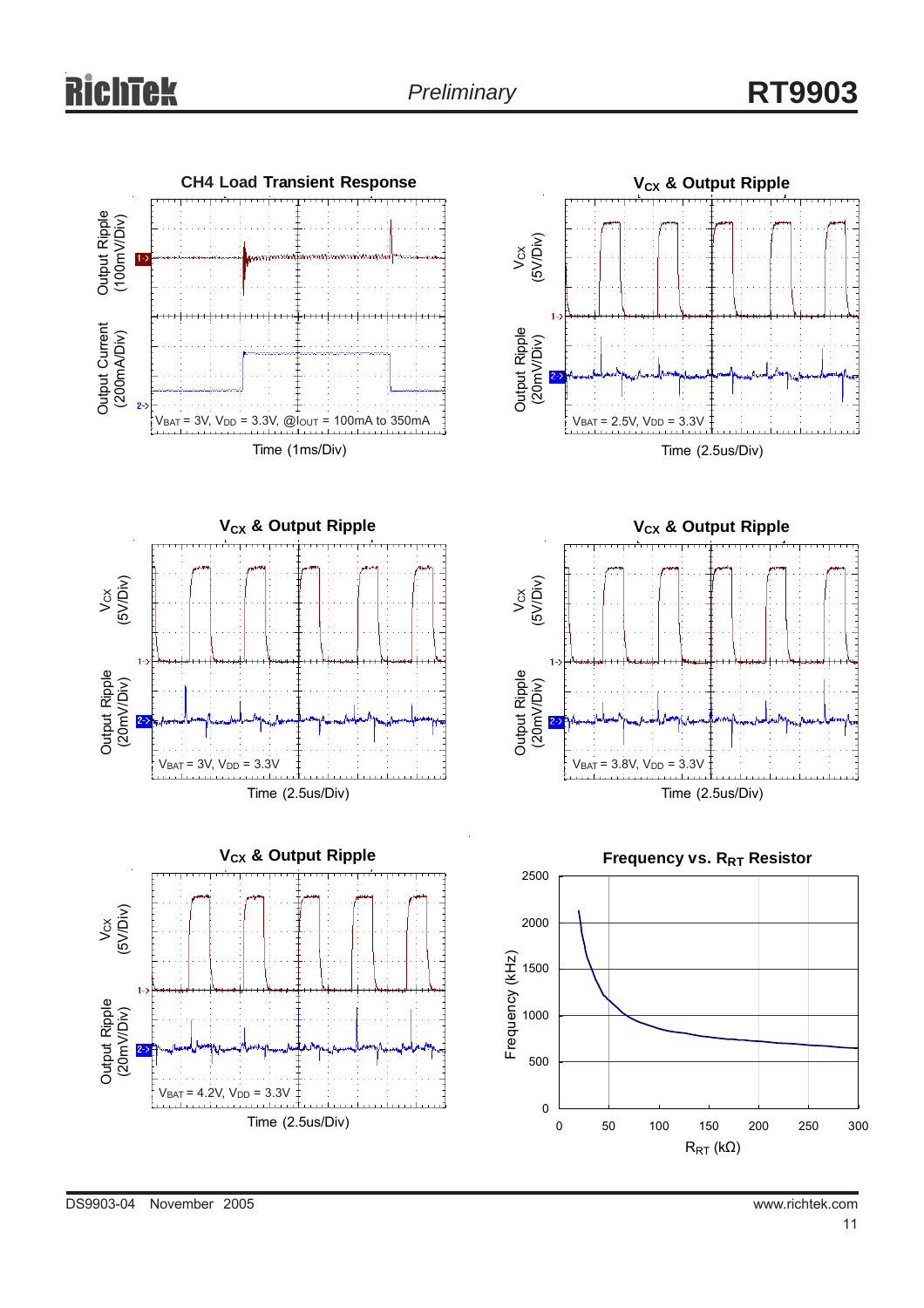## **Application Information**

The RT9903 is a five-Channel DC/DC converter for digital still cameras and other hand-held device. The five channels DC/DC converters are as follows:

CH1: Step-up, asynchronous voltage mode DC/DC converter with an internal power MOSFET, current limit protection, and over voltage protection. This channel is designed to supply output voltage from 3.3V to 17V.

CH2: Step-up, asynchronous voltage mode DC/DC converter with an internal power MOSFET, current limit protection, and over voltage protection. This channel is designed to supply output voltage from 3.3V to 17V. At the same time, it supplies the power for charge pump of CH5.

CH3: Step-up, asynchronous current mode DC/DC converter with an internal power MOSFET, current limit protection, and over voltage protection. This channel is designed to light 2~4 WLEDs with constant current regulation, and the lightness can be dimming-controlled by the duty of EN3 pin.

CH4: Step-up, asynchronous current mode DC/DC converter with current limit protection. This channel is designed to drive external N-MOS switch for steppingup voltage.

CH5: Charge-pump, to supply negative voltage. This channel is enabled at the same time as CH2.

#### **Soft-Start**

CH1, CH2, and CH4 can be soft-started individually every time when the channel is enabled. Soft-start is achieved by ramping up the PWM duty from very small to normal operation. The ramping up PWM duty is achieved by sourcing 1uA from error amplifier to the compensation capacitor. When the output voltage is regulated, the PWM duty enters the normal operation, and the error amplifier can sink and source up to 22uA.

The soft-start time is set by the following formula:

 $T$ SOFT-START =  $\frac{(1 V - 1 uA \times R$ COMP $)}{1 uA}$ 

R<sub>COMP</sub> and C<sub>COMP</sub> are compensation components.

#### **Oscillator**

The internal oscillator synchronizes CH1, CH2, CH3 and CH4 PWM operation frequency. The operation frequency is set by a resistor between RT pin to ground, ranging from 500kHz to 1.4MHz.

#### **Step-up (Boost) DC/DC Converter (CH1)**

The channel (CH1) is a step-up voltage-mode DC/DC PWM converter with built-in internal power MOS and external schottky diode. Output voltage is regulated and adjustable up to 17V. This channel is designed to supply several tens mA current.

The maximum duty of the constant frequency is 96% for this channel to prevent high input current drawn from input.

#### **Protection**

#### **Current Limit**

The current of NMOS is sensed cycle by cycle to prevent over current. When over current limit, then the NMOS is off. This state is latched and then reset automatically at next clock cycle.

#### **Over Voltage**

The over voltage protection prevents LX1 voltage going too high. The over-voltage is detected by the junction leakage and the threshold value is around 22V. This channel is latched shut down when OVP occurs, and can be reset by toggling EN1.

#### **Step-up (Boost) DC/DC Converter (CH2)**

The channel (CH2) is a step-up voltage-mode DC/DC PWM converter with built-in internal power MOS and external schottky diode. Output voltage is regulated and adjustable up to 17V. This channel is designed to supply several tens mA current.

The output voltage of this channel supplies the power of charge-pump of CH5.

The maximum duty of the constant frequency is 96% for this channel to prevent high input current drawn from input.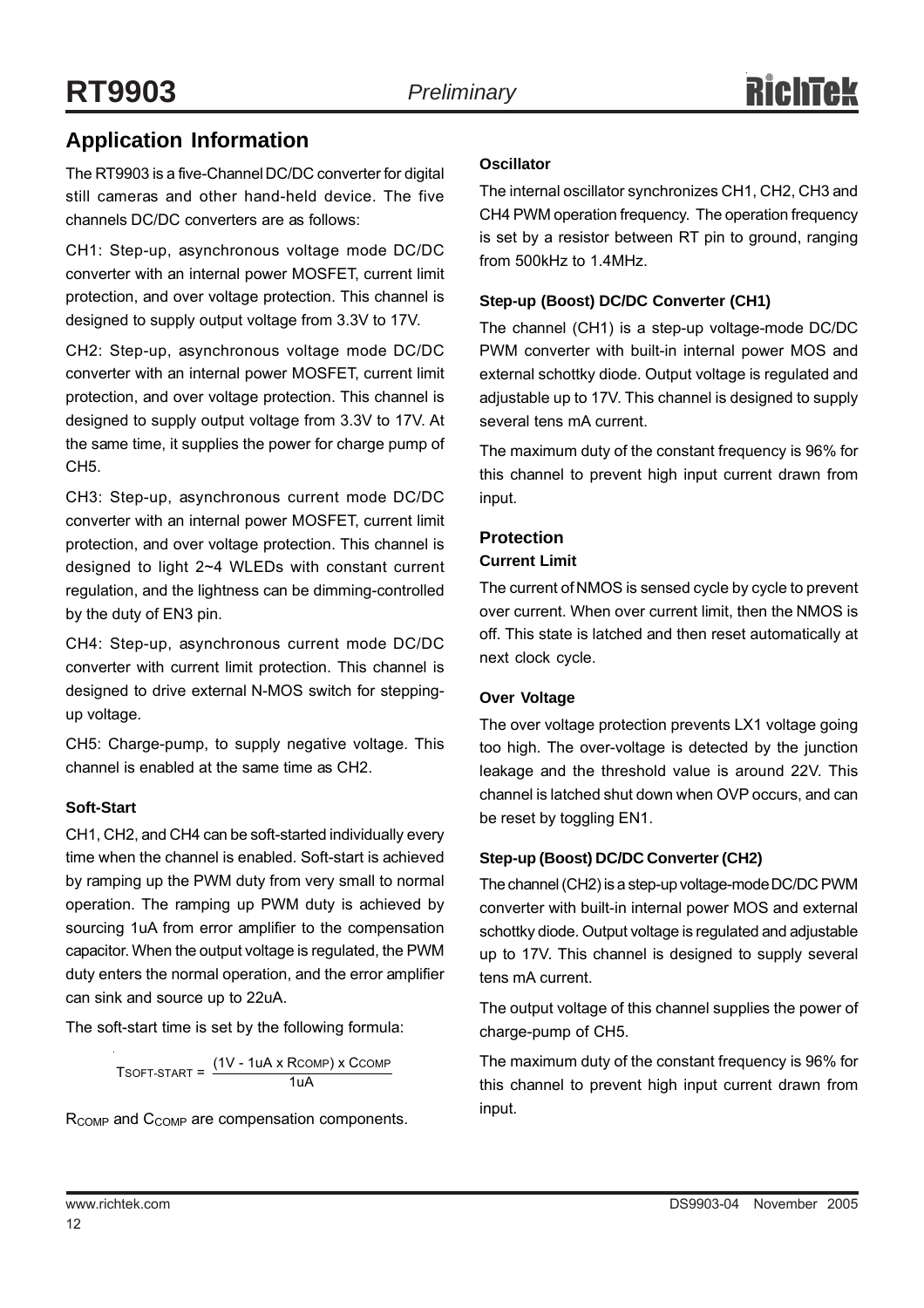## **Protection**

#### **Current Limit**

The current of NMOS is sensed cycle by cycle to prevent over current. When over current limit, then the NMOS is off. This state is latched and then reset automatically at next clock cycle.

#### **Over Voltage**

The over voltage protection prevents LX2 voltage going too high. The over-voltage is detected by the junction leakage and the threshold value is around 22V. This channel is not latched shut down when OVP occurs.

#### **Step-up (Boost) DC/DC Converter (CH3)**

The channel (CH3) is a step-up current-mode DC/DC PWM converter with built-in internal power MOS and external schottky diode. This channel is designed to light 2 to 4 WLEDSs with constant current regulation. The lightness of WLED can be dimming-controlled by the duty of EN3 pin.

The maximum duty of the constant frequency is 96% for this channel to prevent high input current drawn from input.

#### **Protection**

#### **Current Limit**

The current of NMOS is sensed cycle by cycle to prevent over current. When over current limit, then the NMOS is off. This state is latched and then reset automatically at next clock cycle.

#### **Over Voltage**

The over voltage protection prevents LX3 voltage going too high. The over-voltage is detected by the junction leakage and the threshold value is around 22V. This channel is latched shut down when OVP occurs, and can be reset by toggling EN3.

#### **Step-up (Boost) DC/DC Converter (CH4)**

The channel (CH4) is a step-up current-mode DC/DC PWM converter to drive external power N-MOS and external schottky diode.

At light load, efficiency is enhanced by pulse-skipping mode. In this mode, the external NMOS turns on by a constant pulse width. As loading increased, the converter operates at constant frequency PWM mode. The maximum duty of the constant frequency is 80% for the boost to prevent high input current drawn from input.

#### **Protection**

#### **Current Limit**

The current of NMOS is sensed cycle by cycle to prevent over current. The current is sensed by CS4 pin to determine whether it reaches current limit threshold.

When CS4 voltage is higher than 0.4V, the external NMOS is off. This state is latched and then reset automatically at next clock cycle.

 $V_{(CS4)} = 10\mu A \times R_{CS} + I_{Inductor} \times R_{DC(ON) External MOS}$ 

#### **Current Mode Step-up Compensation**

When the step-up converter operates with continuous inductor current, the right-half-plane zero (RHPZ) appears in the loop-gain frequency response. To ensure the stability, the control-loop gain should crossover at the frequency (crossover frequency  $f_C$ ) much less than that of RHPZ.

The inductor (L) and output capacitance  $(C_{\text{OUT}})$  are chosen first in consideration of performance, size, and cost. The compensation resistor( $R<sub>C</sub>$ ) and capacitor( $C<sub>C</sub>$ ) are then chosen to optimize the control-loop stability.

The useful steps are listed below to calculate loop compensation.

#### **Step-1** Calculate RHPZ

For continuous conduction, the RHPZ is given by

$$
f_{\text{RHPZ}} = \frac{V_{\text{OUT}} (1-D)^2}{2\pi L \text{ low}}
$$

Where D is the duty cycle =  $1-(V_{IN}/V_{OUT})$ , L is the inductor value, and  $I_{\text{LOAD}}$  is the maximum output current. Typical target crossover frequency is 1/6 of RHPZ.

For example, if we assume  $V_{IN}$  = 1.8V,  $V_{OUT}$  = 3.3V, and  $I_{OUT}$  = 0.5A, the R<sub>LOAD</sub> = 6.6Ω. If we select L = 4.7uH, then :  $f_{RHPZ} = 66KHZ$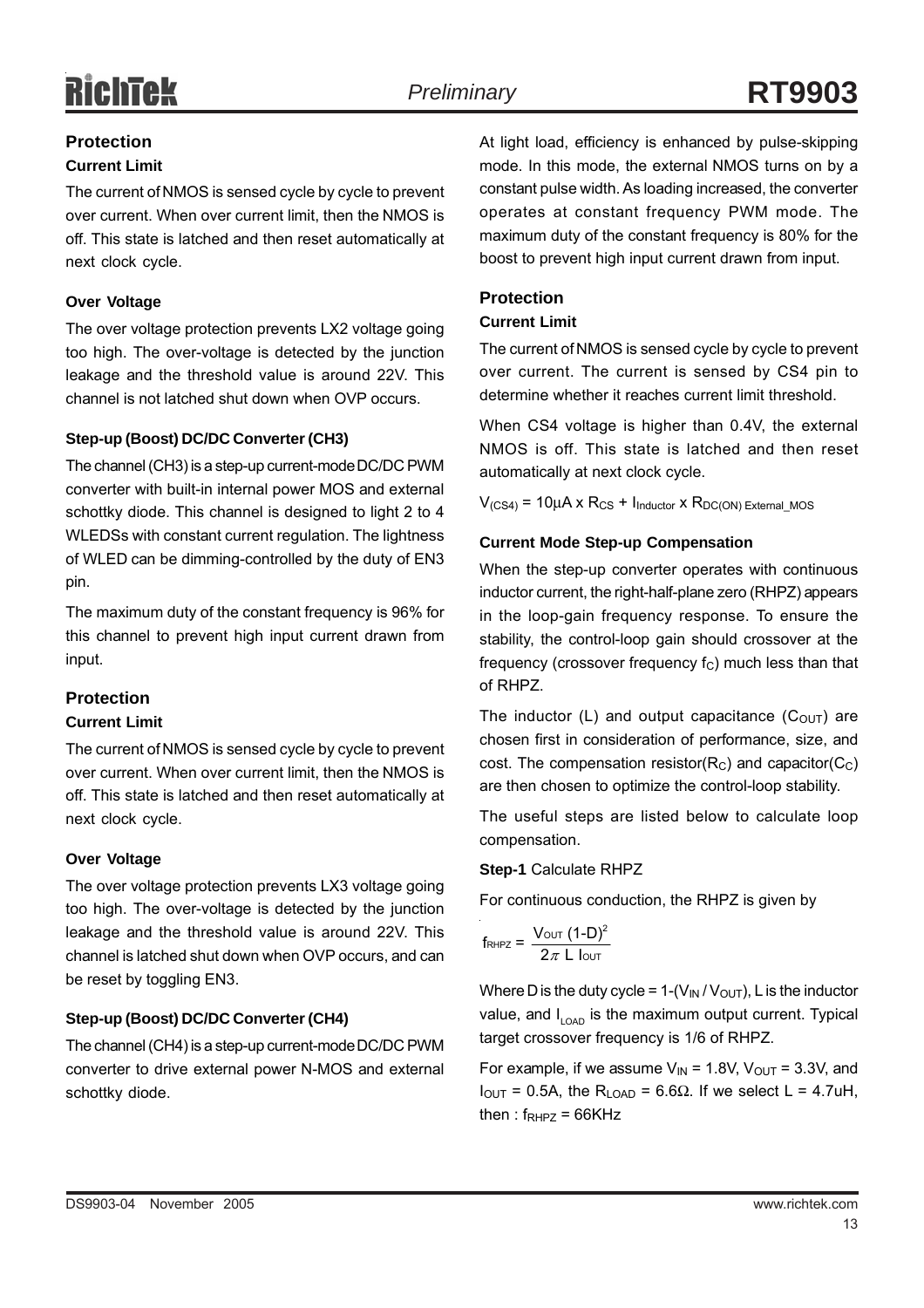# **RT9903** *Preliminary*

#### **Step-2** Calculate C<sub>C</sub>

Choose  $f_C$  = 10KHz, and then  $C_C$  is calculated from the simplified loop-gain formula.

CUC I  $\mu$  on  $\mu$  of  $\mu$  of  $\mu$  $\textsf{Gm}\xspace \texttt{x} \, \frac{\texttt{1} + \textsf{SRCc}}{\textsf{SCc}}\xspace \texttt{x} \, \frac{\texttt{1}}{\textsf{Rcs}}\xspace \texttt{x} \, (\texttt{1-D})\xspace \texttt{x} \, \frac{\textsf{Rour}}{\texttt{1} + \textsf{SRowT} \textsf{Cour}}\xspace \frac{\textsf{V}_{\textsf{FB}}}{\textsf{Vour}}$ Loop gain =

Where Gm is the transconductance of error amplifier, and  $R_{CS}$  is the current sense amplifier transresistance.

In our design, Gm=200us,  $R_{CS} = 0.8V/A$ , and  $V_{FB} = 1V$ , and then  $C_C = 4.34$ nF from calculation.

Choose  $C_C = 4.7nF$ .

**Step-3** Calculate R<sub>C</sub>

 $R<sub>C</sub>$  is calculated such that transient droop requirements are met.

For example, in our design, if 5% transient droop is allowed, then the error amplifier moves 0.05 x 1V, or 50mV. The error amplifier output drives 50mV x 200us, or 10uA across  $R<sub>C</sub>$  to provide transient gain.

We select  $R_{CS}$  = 2.7k $\Omega$  to meet the requirements.

The output capacitor is chosed  $40uF$  to cancel the  $R_C$  $C<sub>C</sub>$  zero, and can sustain stable  $V<sub>OUT</sub>$  voltage at heavy load condition.

#### **Charge Pump DC/DC Converter (CH5)**

This is a low quiescent negative-voltage charge pump DC/DC converter, which is enabled by EN2. Output ripple can be easily suppressed by increasing the capacitance ratio of  $C_{\text{OUT}}$  and  $C_{\text{CP}}$ . This charge pump DC/DC converter can apply to negative voltage of CCD.

The maximum output current is determined by the ratio of  $C_{CP}$  and  $C_{OUT}$ . This equation would describe the relationship.

 $I_{MAX} = (V_{INCD} - 2V_F) \times C_{CP} \times F_{CP}$ 

- $V_F$ : Schottky diode forward voltage
- $\bullet$  F<sub>CP</sub> : Charge pump maximum frequency is 500kHz.

The negative output voltage is set by R1 and R2. The FBCP threshold voltage is 0V.

$$
\frac{\left|V_{\text{OUT}}\right| \times R_2}{V_{\text{DD}} \times R_1} = 1
$$

14



#### **Reference**

The chip has an internal 1V reference voltage, which is the inputs of the error amplifiers of the CH1, CH2, and CH4 to compare the difference of feedback voltage. The reference voltage of CH3 is 0.2V for WLEDs application. The reference voltage can be set up stably when the supplied power (VDD) is above 1.5V, and EN1 (or EN2, EN3, EN4 either one) goes high.

#### **Thermal Protection**

Thermal protection function is integrated in the chip. When the chip temperature is higher than 180°C, the controllers of all channels are shutdown. When the thermal protection is relieved, the chip operates well again.